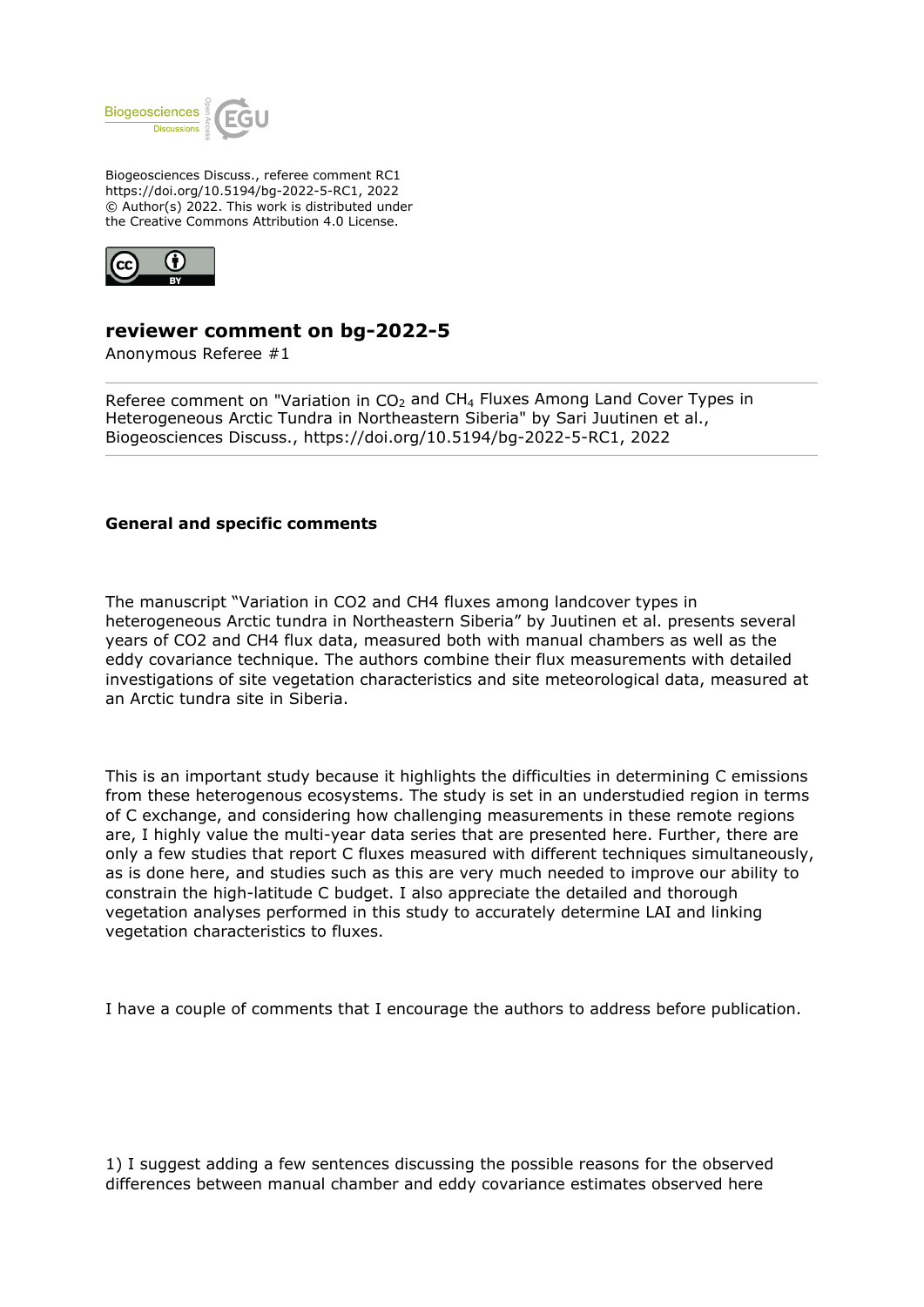2) Please add a short explanation of high- vs. low affinity methane oxidation as well as of barrens for the general benefit of the reader (lines 78-80). Barren tundra surfaces can be quite different from each other (rocky surface with thin or absent organic layer/polar deserts, or eroding surfaces in more organic-rich areas, peatlands). Would be good to know which type the authors refer to here, and if CH4 uptake occurs from all barren surfaces or some ecosystem types in particular. Similarly with high-affinity methane oxidation: CH4 oxidation in high vs low CH4 environments (low- vs. high affinity methanotrophy) are important concepts for this study looking at contributions from wet vs dry tundra, so they should be adequately addressed in the introduction if mentioned.

3) The measured CH4 uptake rates seem rather high, especially some of the maximum values presented in Fig. 5 for lichen tundra. I consider the observed large contribution as a CH4 sink of this landcover class to the regional CH4 balance an important finding and agree it is important to highlight this in this study as the authors have done. However, I am skeptical of these very large flux rates that seem to be one order of magnitude larger than what has been reported previously (references below). Since this is a potentially important message of the manuscript, I would suggest the authors double check the slopes used for calculating manual chamber fluxes and start point gas concentrations, and afterwards re-evaluate if the reported 10% offset of CH4 emissions by CH4 consumption is accurate.

Looking at Fig. 5, the maximum CH4 uptake goes as low as -0.1 mmol CH4 m-2 h-1. If my conversion is correct, this corresponds to -39 mg m-2 d-1. This would seem like an unreasonable large flux to me, considering diffusion constraints of atmospheric CH4 into soils. I recommend the authors double-check at least these large uptake rates, as they may substantially distort the mean.

- Are these manual chamber measurements (flux calculation based on only a few data points and lower accuracy when measuring with GC) or were these fluxes measured with the LGR?

- what was the initial concentration at the start of the measurement/starting point of the selected slope? Did the authors check these concentrations were close to ambient? Otherwise, a starting concentration above ambient after chamber placements may not yield realistic flux estimates.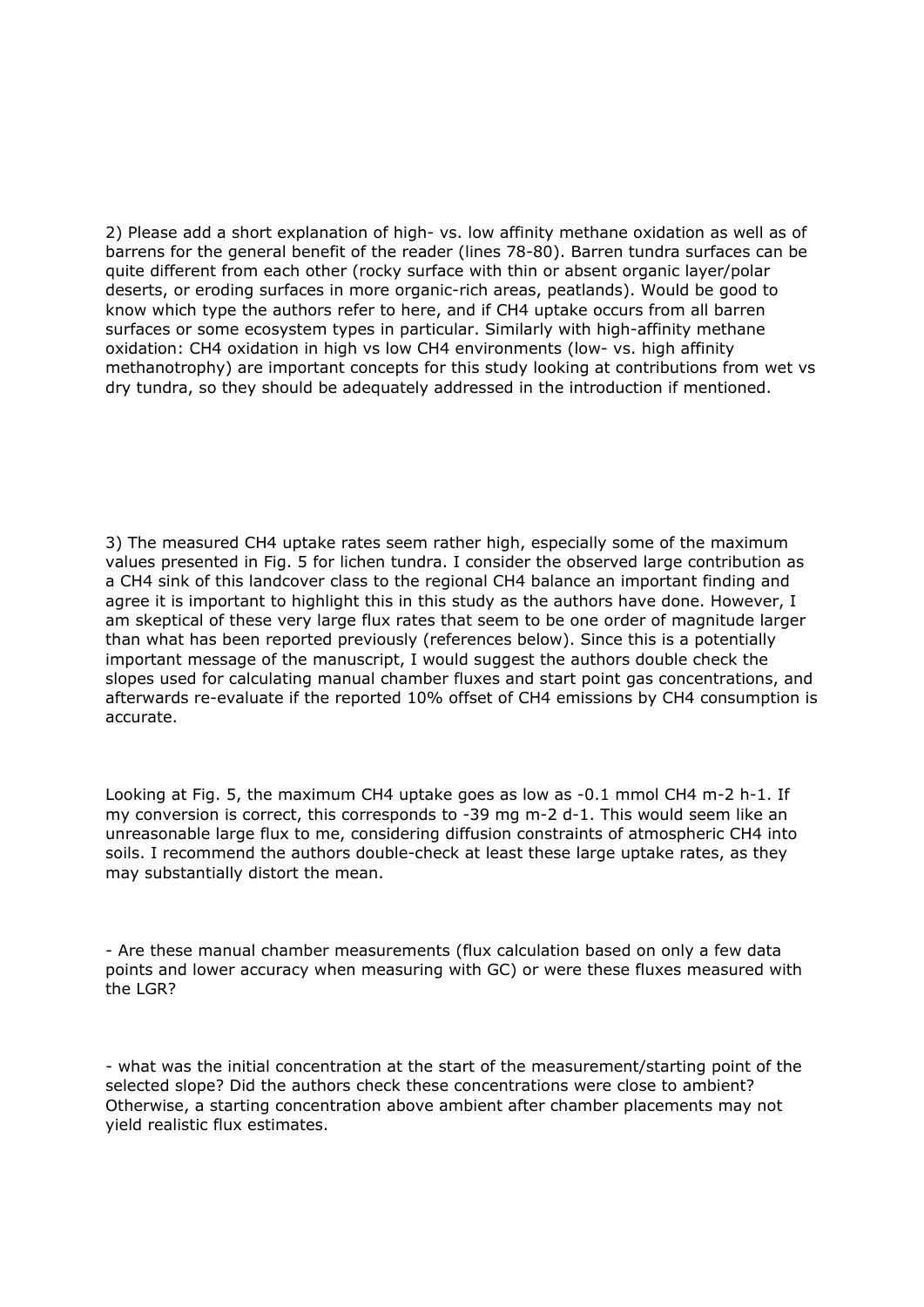- what was the minimum number of points included, e.g. for manual sampling with 4 time points, were always for points used for determining the flux or even less?

- Reported EC values are in the same range. Is the closed-path eddy covariance instrument that was used reliable for low concentration (below ambient) measurements, or do these concentrations have to be taken with a grain of salt? Any issues with instrument noise for the low end of fluxes?

Compared to CH4 uptake reported from northern soils (Arctic + boreal) these values would appear one order of magnitude larger than could be expected. In lines 499-502 the authors compare their fluxes (mean: 0.02 mmol m-2 h-1, max 0.1 mmol m-2 h-1) to CH4 uptake rates determined at similar sites which were about one order of magnitude smaller (0.005-0.01 mmol from bare ground, 0.003-0.004 mmol m-2 h-1, ref D-Imperio et al. 2017), and are in the range of what has been reported from Arctic-boreal synthesis studies on CH4 fluxes from a large number of sites. I suggest comparing with some of these studies, for example the following references:

Kuhn, M. A., Varner, R. K., Bastviken, D., Crill, P., MacIntyre, S., Turetsky, M., ... & Olefeldt, D. (2021). BAWLD-CH 4: A Comprehensive Dataset of Methane Fluxes from Boreal and Arctic Ecosystems. Earth System Science Data Discussions, 1-56.

Bartlett, K. B., & Harriss, R. C. (1993). Review and assessment of methane emissions from wetlands. Chemosphere, 26(1-4), 261-320.

E.g., Bartlett&Harriss report that CH4 uptake from these ecosystems is generally < -2 mg CH m-2 d-1 on average, and the more recent synthesis by Kuhn et al. report uptake in the range of -1.1 - -0.17 mg CH4 m-2 d-1.

**Line edits**

**Introduction**

L62: and warming?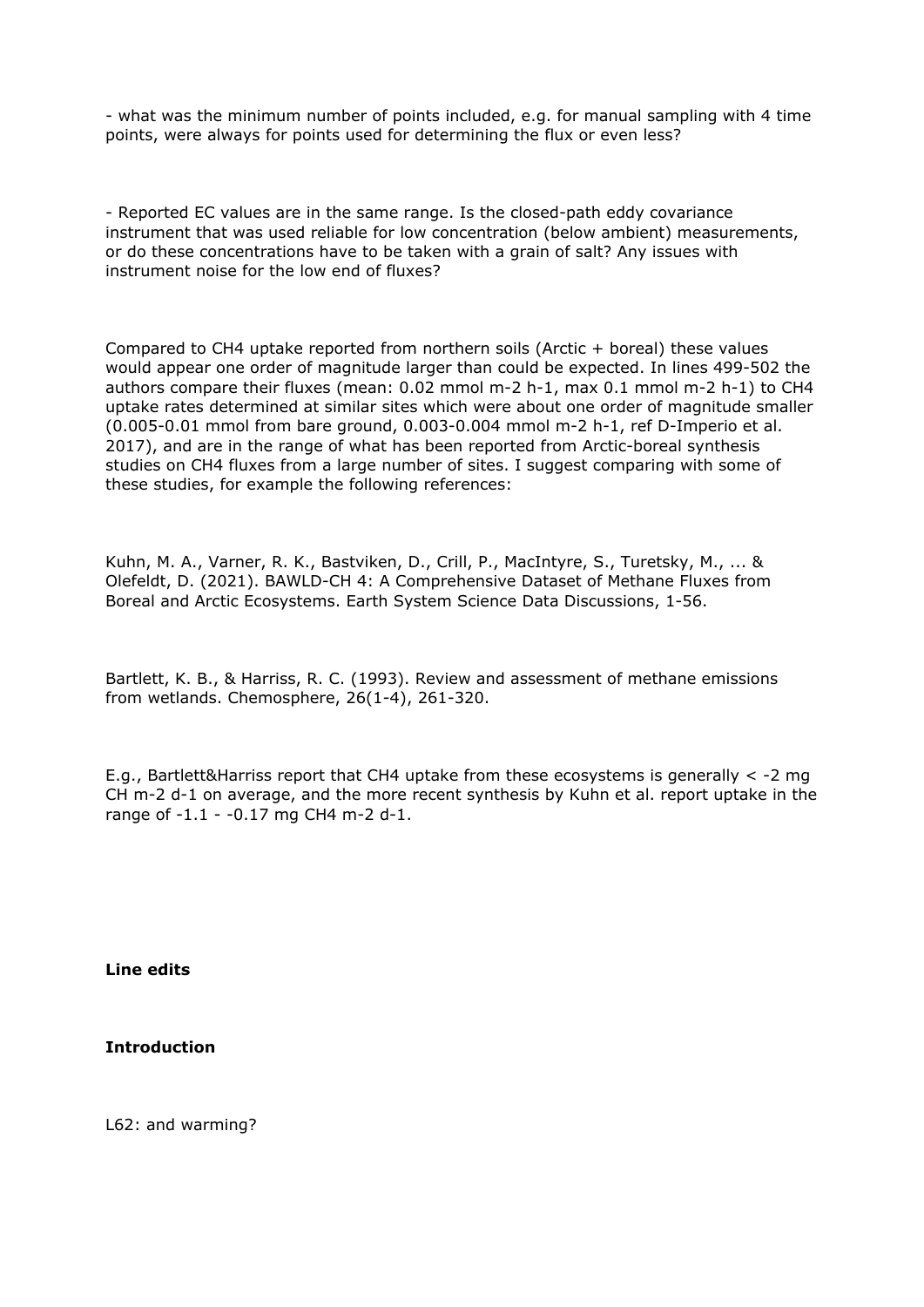L78: add reference. Also, useful to add that dry tundra is often reported as CH4 neutral, not necessarily as a small sink even. A recent reference that the authors may find useful: Kuhn, M. A., Varner, R. K., Bastviken, D., Crill, P., MacIntyre, S., Turetsky, M., ... & Olefeldt, D. (2021). BAWLD-CH 4: A Comprehensive Dataset of Methane Fluxes from Boreal and Arctic Ecosystems. *Earth System Science Data Discussions*, 1-56.

L78-80: a short explanation of tundra barrens and high-affinity methane oxidizers would be useful in this context (see comment above).

L87-88: Please be more specific – biased towards what? Does this mean in heterogeneous environments estimates are biased towards emissions? Or biased in that sense that an integrated flux does not yield sufficient information on sink/source behaviour of individual landcover types?

## **Methods**

L110: delete "normal"

L113: soil organic matter content? Additionally, please provide some information of organic layer thickness at the site in the methods text, and refer to Table 1. Based on the reported low OM content, lichen patches are located exclusively on mineral soil with very thin or no organic layer? Do the authors have any information on the lichen species that could be added?

L170: please add specifics of vials used for storage as well as type of GC (manufacturers, volume, tested for gas tightness during storage, how long were samples stored before analysis?)

L173: Was the 5-minute enclosure time applied to all surfaces, and was this enclosure time sufficient to accurately determine slope for low emitting (or uptake) sites?

L178: What about non-linearity due to PAR for CO2 measured with transparent chambers?

L174-178: Where there some general rules applied as to how many points were usually discarded at the beginning of each measurement, and how many points were included for flux calculation? How was the quality of fluxes assured (R2, RSME, other)? Please add some specifics.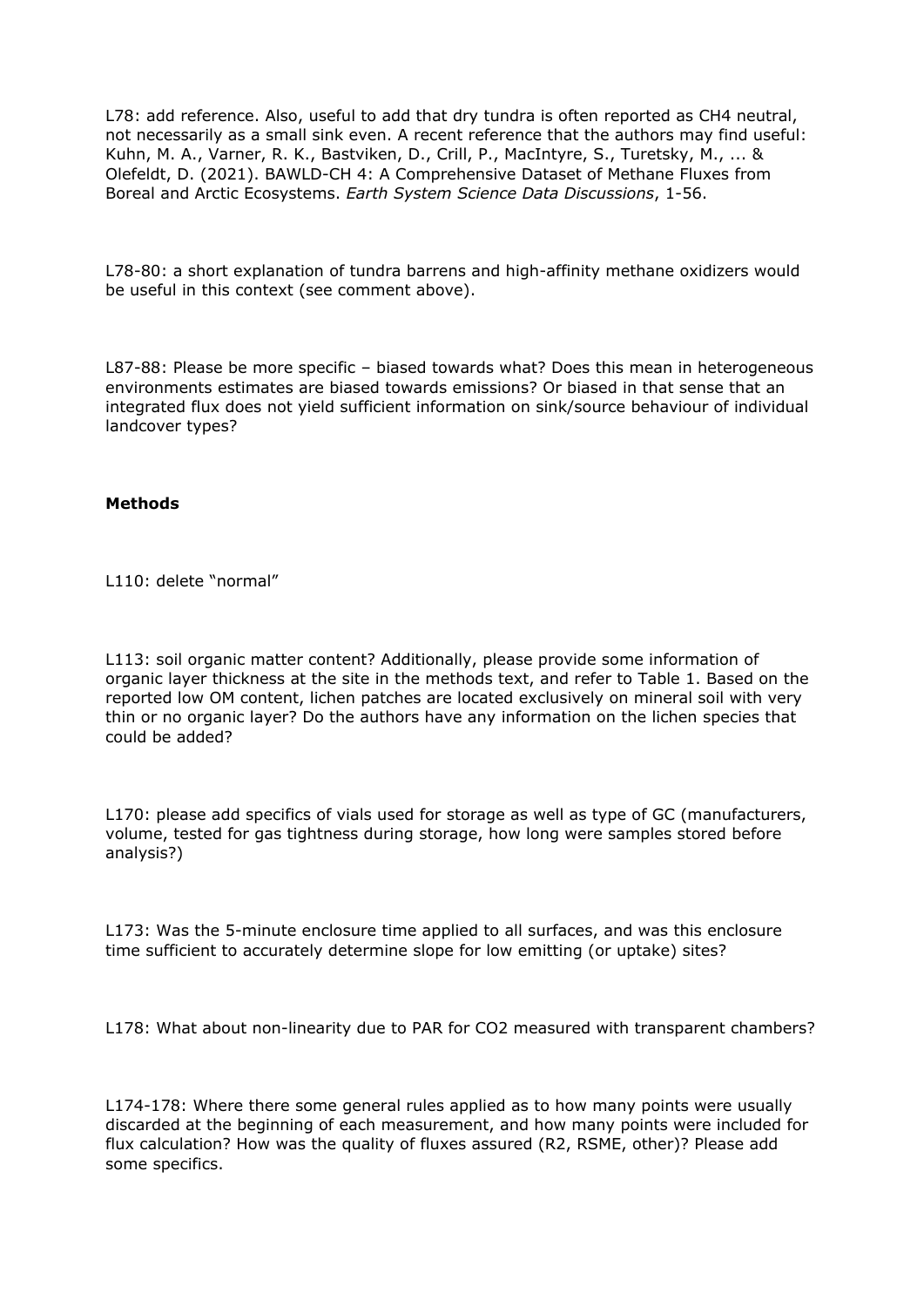L262: why were different classes for graminoid tundra applied to CO2 and CH4 and not the same for both gases?

# **Results**

L297-298: Check sentence structure.

L330: This is indeed quite large as a mean flux for atmospheric CH4 consumption. Please see specific comments above.

L367-398: It would be interesting to see the time series of CO2 and Ch4 fluxes measured with the eddy covariance technique, instead of just mean numbers based on wind sector contribution. That way the reader would get a better overview of the timing of high/low fluxes or possible peaks that would help interpret the data and help understand discrepancy between chamber and EC data. This time series could be in shown as supplementary in case the authors are tight for space in the main text.

# **Discussion:**

L422: Do the authors mean 9% ? Early they state 10%.

L430-431: their high OM content is already mentioned in line 426.

L441: soil organic matter?

# **Figures and tables:**

Fig. 2: add information on landcover class (wet fen, dry tundra) in figure panels c), d) and e) instead of just in the figure caption. Add info on missing thaw depths measurements (panel f) for some landcover types (e.g., too rocky under lichen cover) in figure caption.